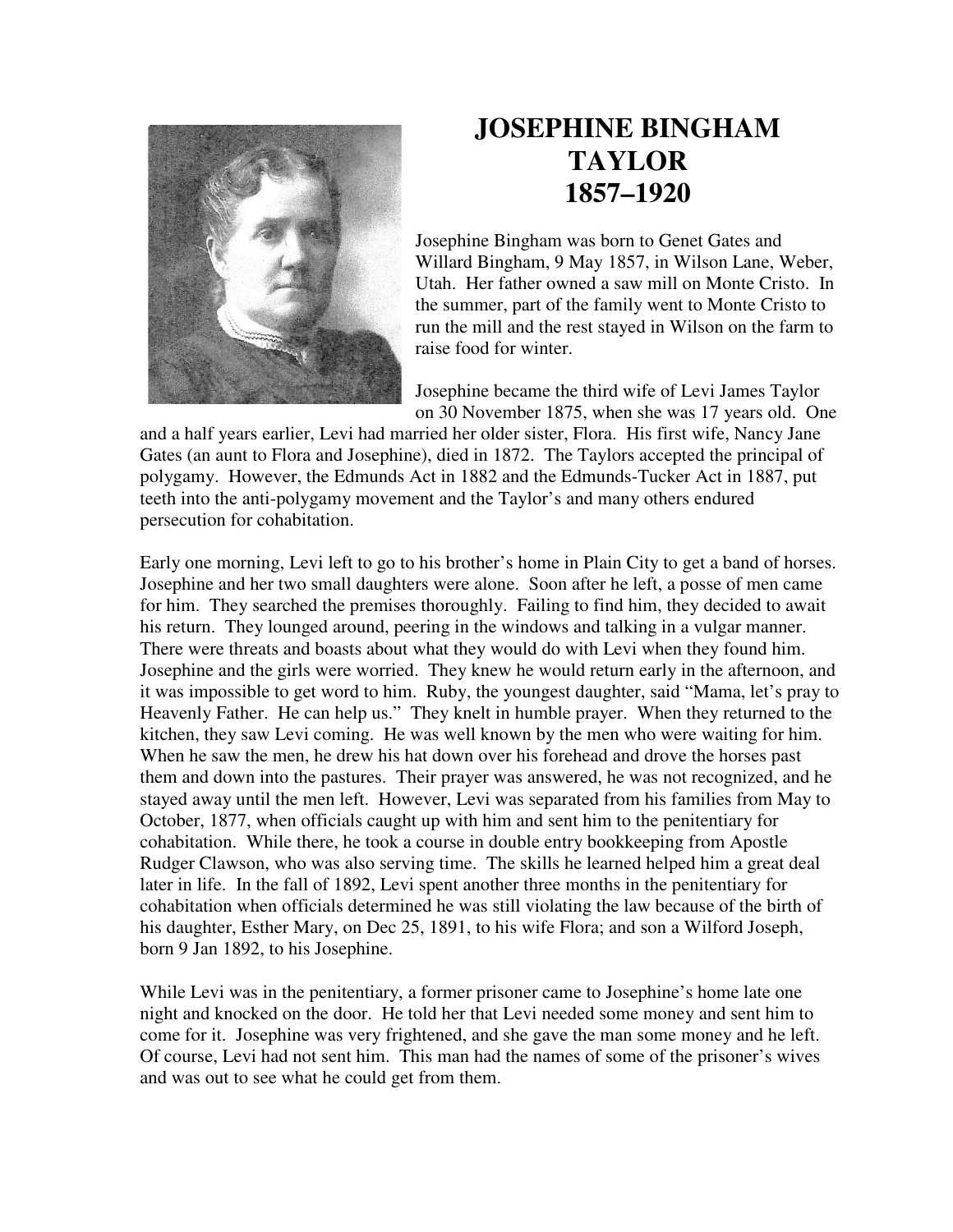Levi taught school in Harrisville for ten years. Part of the time, when Ruby was in the third grade, Josephine taught with him. Josephine was a petite, dainty little woman with brown hair and eyes, just five feet tall. She was always neat and clean and had a kind, sweet disposition, and loved to care for others. She always had a pretty flower garden and especially loved snap dragons and pansies. She had her own vegetable garden and also raised peanuts and sweet peas which covered the fences.

Josephine and Flora each had their own chickens and cows to care for. Josephine's girls and Wilford milked cows and tended the chickens. Josephine made delicious soups and buttermilk biscuits and the family enjoyed her hot bread and butter, and fresh buttermilk. Everyone loved Josephine's custard pies and coconut cream cakes. She always kept her cookie jar full. The children loved to help her make honey candy by pulling it. Josephine made butter to sell and also sold eggs. Levi had a horse named "Jonnie." Their daughter, Ada, would catch the horse, hitch it up to the buggy, and help her mother deliver the butter and eggs to their customers each week. Josephine also made large cheeses. Every fall Levi killed a beef and a pig. Josephine smoked the hams and bacon.

Josephine and Levi were blessed with ten children. Five of them died. Samuel Green (1875) died in 1881 from whooping cough. Another son, Jessie Levi (1886), went with the family to a ward party where he was exposed to a child with measles. Jessie contracted the disease and died at 13 months. Lydia Almeda (1877) and Ida Josephine (1878) died as infants. Mary was born dead. Levi and Josephine also took Alfred Taylor's five week old son, Warren Wayne, to care for when the baby's mother died. He lived until he was 11 months old, and then he died. Josephine's heart ached for the babies she lost. Five children lived to maturity: Lucetta Jane (1880), Wilford Joseph (1892), Ada May (1898), Ruby Rosetta (1882), and Grace Lucinda (1893).

When the Taylor children were small, they bathed once a week in a round wash tub, which in the winter was placed by the big kitchen range. They had a well outside and had to carry all the water they used into the house. When Wilford returned from his mission, he put a sink in the kitchen and installed running water for Josephine.

Josephine's hands were never idle. Whenever she sat down she was always knitting or crocheting. During World War I, she knit 28 pairs of socks, 22 sleeveless sweaters, and four mufflers to keep the soldiers warm. She also knitted stockings for her children when they were small. She made many quilts and had a loom to weave carpets. She tore many rags into strips and made rag rugs. She also gathered corn husks for their mattresses and cushioning under the carpets.

Josephine was in attendance at the Salt Lake Temple when it was dedicated, 6 April 1893. She was supportive of her husband who held high positions in the Harrisville LDS ward, served missions, and was Stake Patriarch. She served many years in the Harrisville Ward Relief Society as president, secretary and visiting teacher. She had a gift for working with the sick and helping them heal. She was always willing to help "lay out" people who had passed away. Josephine was not very well most of her life. She was near death many times, but was healed. She suffered from diabetes and heart trouble, but never wanted anyone to